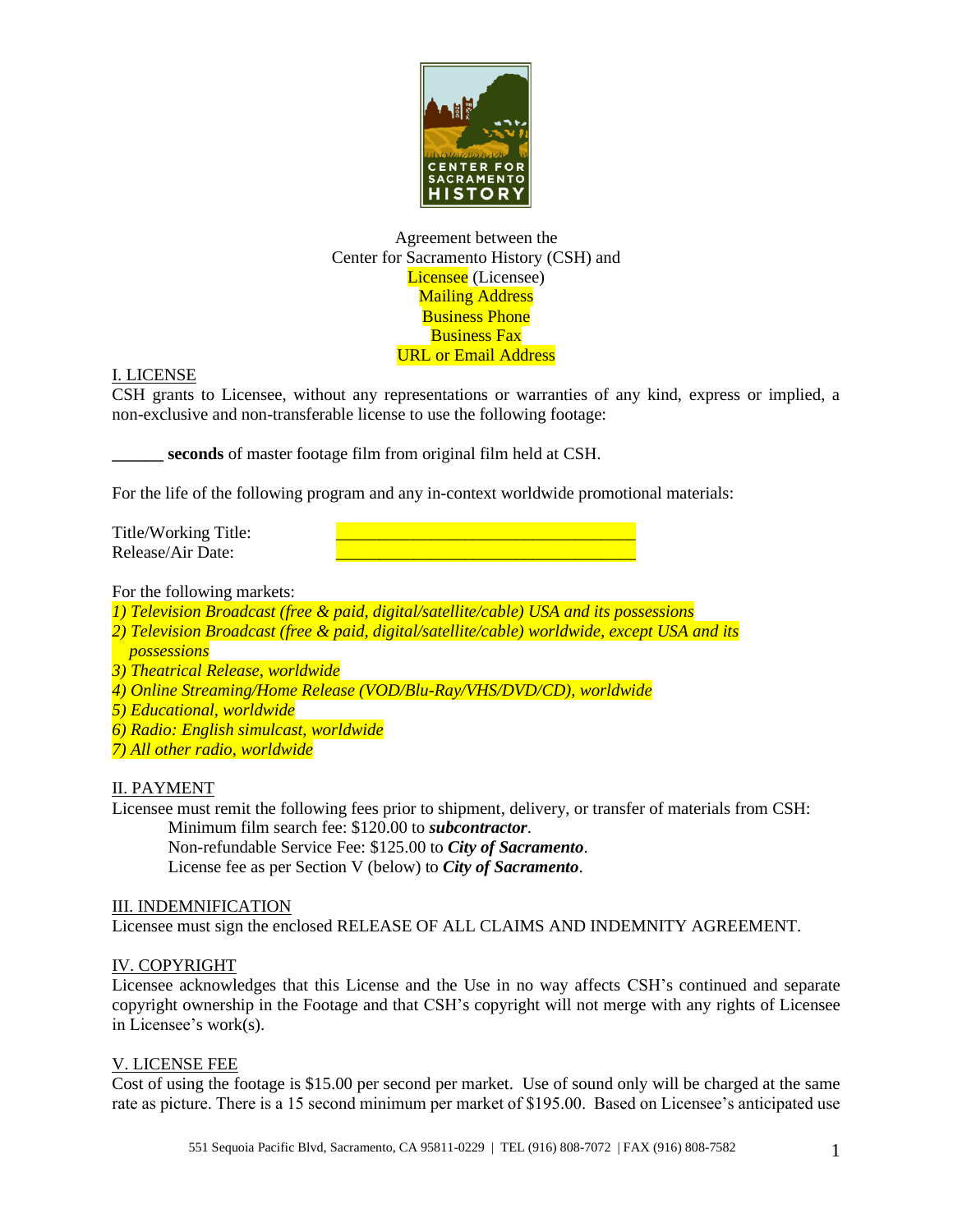of **\_\_\_\_\_\_ seconds** of footage for its Program in **\_\_\_\_\_\_\_ markets**, the licensing costs will be \_\_\_\_\_\_\_\_. Total fees made payable to the City of Sacramento are the licensing fee plus the service fee (\$125.00): **\_\_\_\_\_\_\_\_\_\_\_\_.** The signed license must be received before CSH can send the Master to Licensee.

In the event Licensee uses more footage than **\_\_\_\_\_\_\_\_\_\_\_\_ seconds**, Licensee will notify CSH in writing of additional seconds. CSH will then apply the appropriate additional charges.

#### VI. RESTRICTED USE

The footage is restricted for use only in Licensee's Program described herein. The footage will not be shared, transferred, or duplicated for any third party, nor used for any other purposes by Licensee.

## VII. CREDIT

Licensee agrees to credit film footage: *Center for Sacramento History, KCRA TV and KOVR TV Film Collection*.

#### VIII. ALTERATION OF IMAGES

CSH does not permit Licensee to alter or manipulate the image.

#### IX. VERIFICATION

Licensee shall report in writing the Master footage used. Licensee at their cost shall also provide CSH a DVD copy of their final program to verify footage used. In the event that Licensee is not able to provide a DVD, it will send CSH a link to stream the Documentary within 10 days of its commercial release.

## X. GENERAL PROVISIONS

This License shall be interpreted and governed by California law applicable to contracts performed entirely in California by California residents. This License and the RELEASE OF ALL CLAIMS AND INDEMNITY AGREEMENT contains the entire understanding of the parties relating to the subject matter contained in it. No amendment of modifications will be effective unless it is made in writing and signed by both parties.

For: \_\_\_\_\_\_\_\_\_\_\_\_\_\_\_\_\_\_\_\_\_\_\_\_

 $\mathbf{B} \mathbf{v}$ :

Title: \_\_\_\_\_\_\_\_\_\_\_\_\_\_\_\_\_\_\_\_\_\_\_\_\_\_\_\_\_\_\_\_\_\_\_\_\_\_\_\_\_\_\_ Date: \_\_\_\_\_\_\_\_\_\_\_\_\_\_\_\_\_\_\_

For: Center for Sacramento History

| D<br>B١ |  |  |
|---------|--|--|
|         |  |  |

Title: City Historian Date: